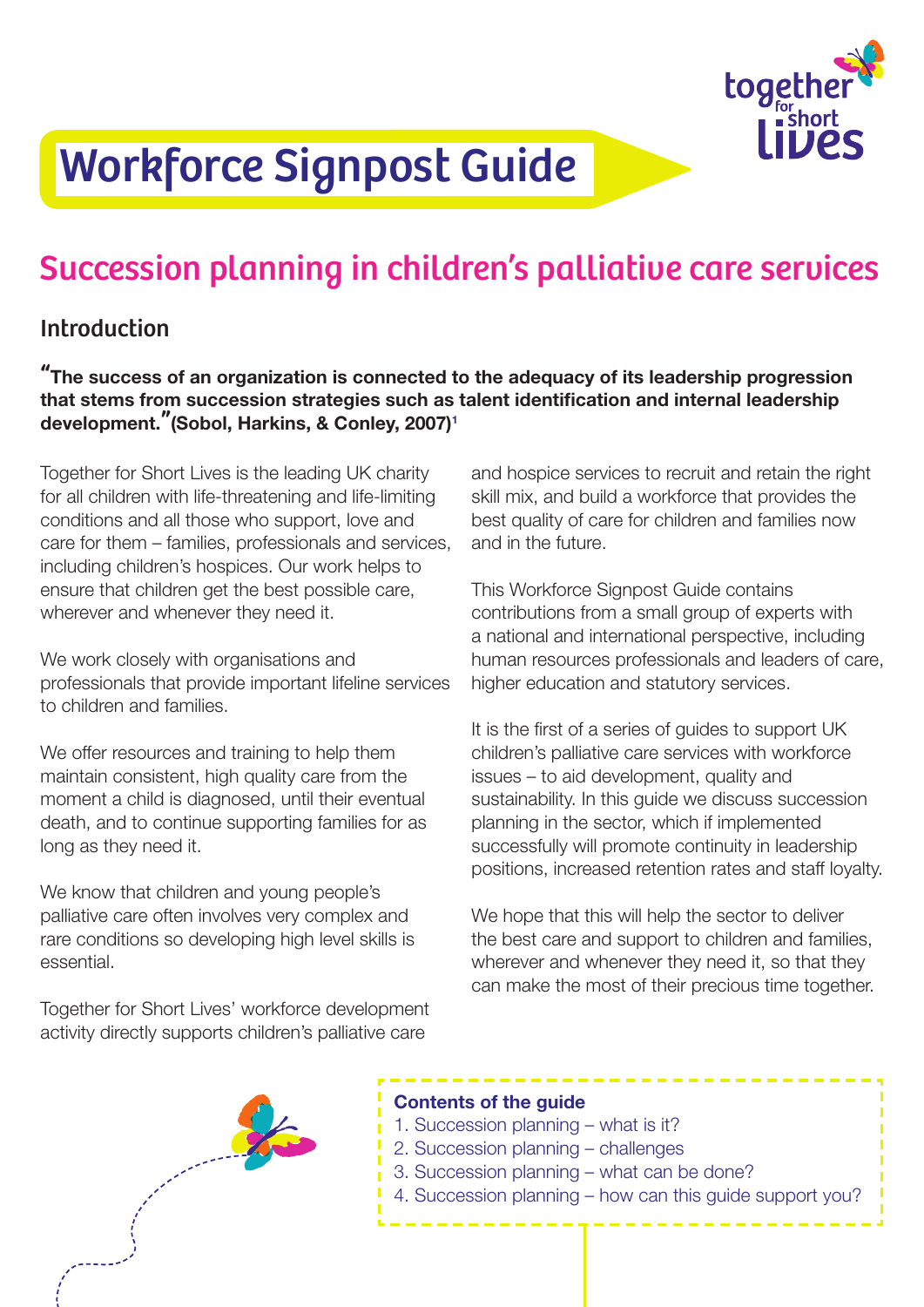## 1. Succession planning – what is it?

The children's palliative care sector requires a specific set of expertise. Maintaining high levels of skills and leadership can be a challenge if staff move out of the sector, retire, become ill, or more than one person at a time leaves.

Succession planning can been described as: "Any effort designed to ensure the continued effective performance of an organisation, division, department, or workgroup by making provision for the development, replacement, and strategic application of key people over time."[2](#page-6-1)

Succession planning is a strategic process of recruitment, development and retention of key individuals in order to maximise an organisation's potential. This may include specifically targeted development for advanced practitioners. There is evidence that this is currently limited in organisations, along with managing talent and forecasting need.

## It is estimated that 85% of organisations lack proper succession planning processes.[3](#page-6-3) In the children's palliative care sector this number has not been measured, however a healthcare leadership journal<sup>[4](#page-6-4)</sup> suggests that there is a gap in available evidence about succession planning for advanced practice in nursing.

There is little information about such planning being part of children's palliative care organisations' strategies.

Together for Short Lives has gathered feedback from experts in the children's palliative care sector workforce that tells us more can be done to attract, develop and retain key talent.

## 2. Succession planning – challenges

Some of the challenges facing organisations are summarised below:

## **Data**

There is little data about succession planning and outcomes in the children's palliative care sector. This makes it difficult to estimate the impact of gaps in planning on continuity and service quality. How should we measure the effect on organisational culture and experience if a significant number of people retire in a short space of time?

## **Vacancies**

Vacancies can place service continuity at risk and affect the ability to offer a significant service such as end of life care. Children and families might not be supported in their place of choice, or be delayed in getting a service.

## • Career development and education

There is a lack of career development and educational opportunities for staff in the sector. This can be particularly challenging in regard to qualified staff with higher levels of experience and can affect recruitment and retention of skilled staff.

## **Skills or seniority**

If a children's palliative care organisation has plans to expand or develop a community service, someone with finance skills and change management experience may be the best choice for a leadership position rather than someone with senior clinical expertise. A decision on which is most appropriate for service sustainability will affect future workforce planning.

## **Leadership**

Poor succession planning could result in moving under-qualified workers into leadership roles when they are not prepared.<sup>[5](#page-6-2)</sup> This affects the quality of service delivered to children and families if they are being cared for by staff without the appropriate skill set or competences.



Workforce Signpost Guide – succession planning in children's palliative care services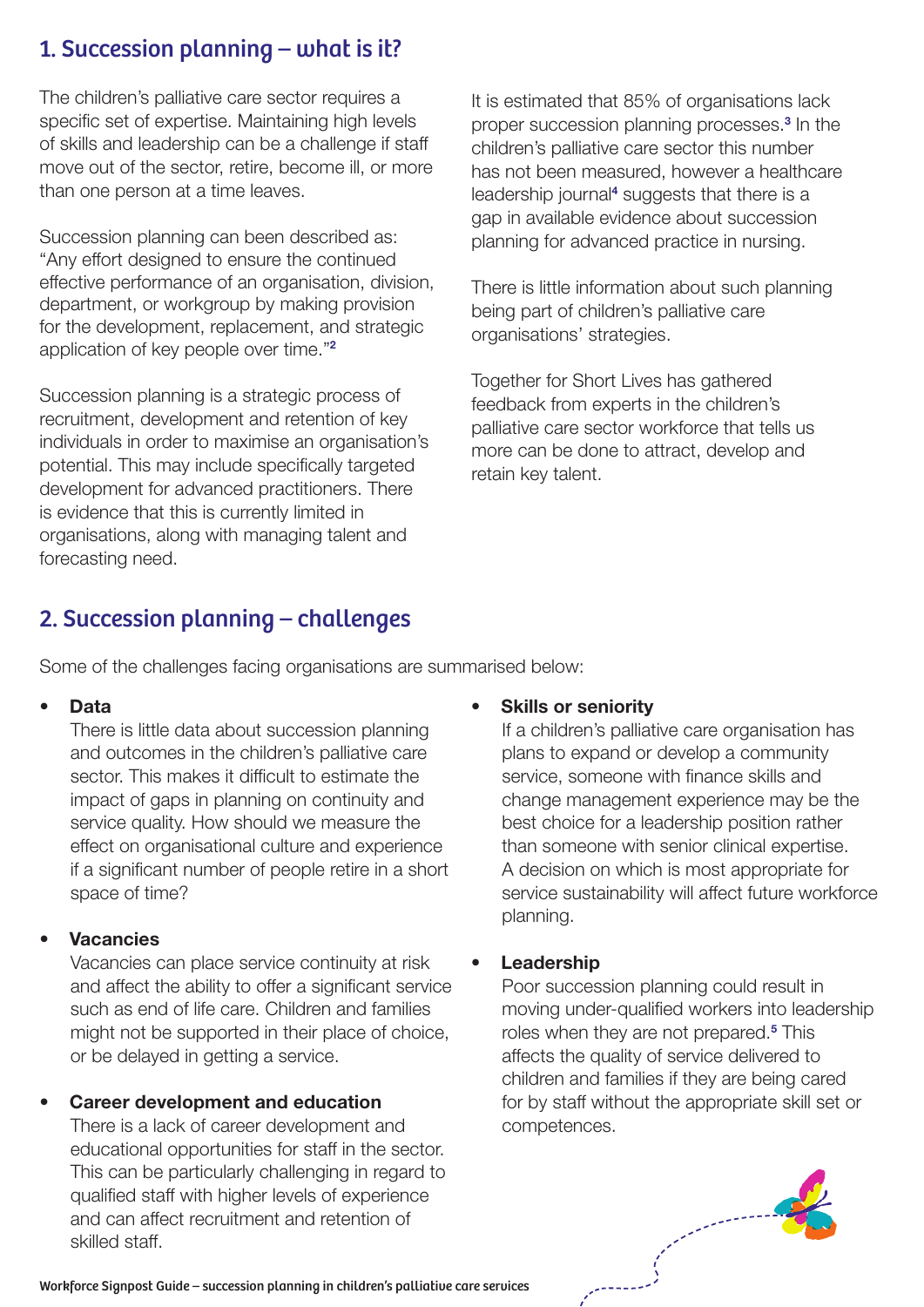## **Investment**

Financial concerns and under-commitment of costs for career development can be a barrier to managing talent and retaining staff. Investment in this area can be seen as a luxury or add-on, rather than a sound investment.

### • Time and resources

In one US study, hospice executives were found to be the biggest barrier to making succession plans and there was a lack of leadership in committing to succession planning. The executives said time and resources were barriers.[6](#page-6-5)

## • Managerial direction

There are examples where individuals have taken the initiative in succession planning but there can be a lack of supportive managerial direction, and the initiative could be lost if the individual moves on.<sup>7</sup>

## • Underpinning framework

There is a lack of theoretical framework underpinning workforce planning, including competency models. There are sets of competencies, based on palliative care core capabilities, needed for excellent performance within the framework of job roles and responsibilities.

## 3. Succession planning – what can be done?

## Identify key posts and funding

The first step in any leadership succession plan is to define the number and type of leadership positions necessary to achieve an organisation's goals and objectives.[8](#page-6-6)

These can then be considered as key posts, with pathways designed to develop and retain skilled staff in them.

The organisation can then screen staff who will be successful in developing into these posts, actively keep and invest in these individuals, and in some cases convince them they will be right for the roles.

The incentive here is services will reap the benefits of business continuity. It has been demonstrated that people appointed into posts from inside an organisation perform better than outsiders and are less likely to leave of their own accord.<sup>[9](#page-6-7)</sup>

Succession planning has associated costs, and targeted funding must be identified early. This is likely to include funding for administrating framework and pathway development and maintaining updated job descriptions. Development costs may include training support, or support for some of the more creative suggestions further in this section.

## Create pathways and frameworks for skill development

Succession pathways and frameworks should have common elements such as processes to identify organisational need (including competencies needed) and what Collins and Collins term "stellar individuals."[10](#page-6-8)

Leadership skills can be both innate and learned – leadership training and development must be active to promote loyalty among the chosen staff. It also needs to be strategic and reflect organisational need, going beyond a system of 'time-served' entitlement for all advanced practitioners.

Many organisations prefer to invest in all of their individuals, creating succession pathways for all staff roles, instead of focussing investment on highpotential roles. This takes more resource but can make workers feel more included throughout their careers.

## Discuss creative solutions

A former CEO of McDonalds was known to tell his managers: "Give me the names of two people who could succeed you." He promoted this approach after he succeeded two previous CEOs who had died suddenly.<sup>[5](#page-6-2)</sup>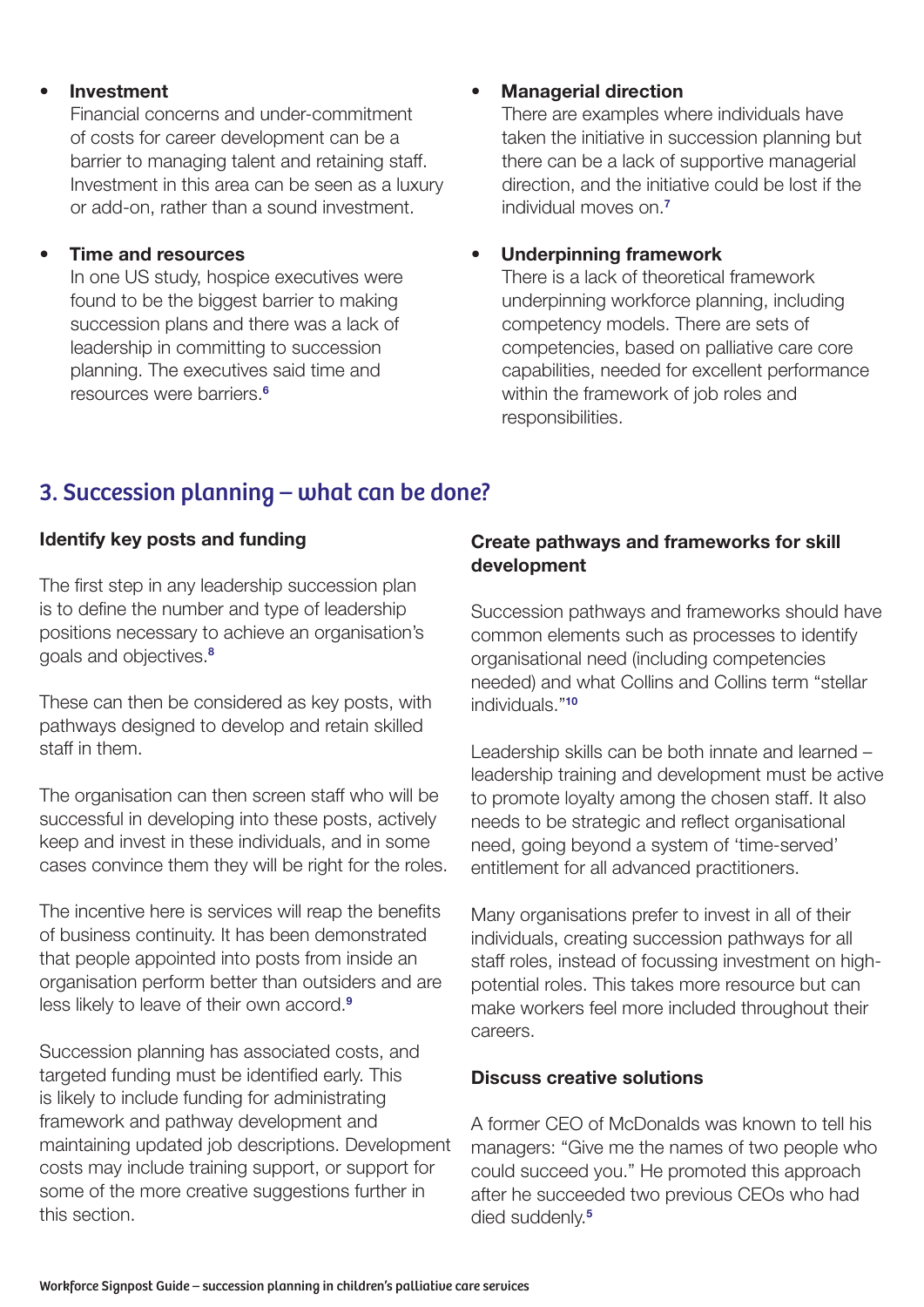When Together for Short Lives asked an expert reference group about succession planning practice, one respondent from a children's palliative care service said: "I could not name any individual in the organisation currently with the necessary skill set to replace my role, despite investing in staff and developing their management and leadership skills. This is because they either do not want the role or they lack the breadth and depth of experience outside the hospice sector to engage in effective partnership working."

Here are some suggested solutions to this challenge:

### Board involvement

Invest in time for your Board of trustees to monitor the progress of succession planning path ways. Sometimes the wrong people make succession decisions, and a Board can be a barrier to decision making if there is too much focus on the current legacy and not enough on the organisation's future goals.

#### Job packs and competences

Create a pack for every role, defining the necessary behaviours, attitude, skills, knowledge, experience and talent to succeed in it. Use the Royal College of Nursing Competence Framework for Children and Young People[11](#page-6-10) or the European Association for Palliative Care (EAPC)<sup>[12](#page-6-11)</sup> document (both outline core competencies for education in children's palliative care) as a guide. Job packs will help employees understand what is expected of them in their current role and how to prepare to progress to other roles in the future.

#### Gap analysis

Use individual job packs in performance management processes to record a gap analysis of people in key posts. This will also help identify what individuals need to do to be ready for a different role, and how long it should take. Findings for senior positions can be reported regularly to the Board of trustees.

## Planning ahead

Consider emergency succession planning alongside longer term structural planning. Keeping plans updated and ready to implement is especially important for unexpected staff departures, as well as being good practice. Aim to review the job frameworks of all key members of the leadership team every three years and job frameworks of other positions every five years.[13](#page-6-9) Having these plans ready will assist strategy discussions and increase contingency preparedness.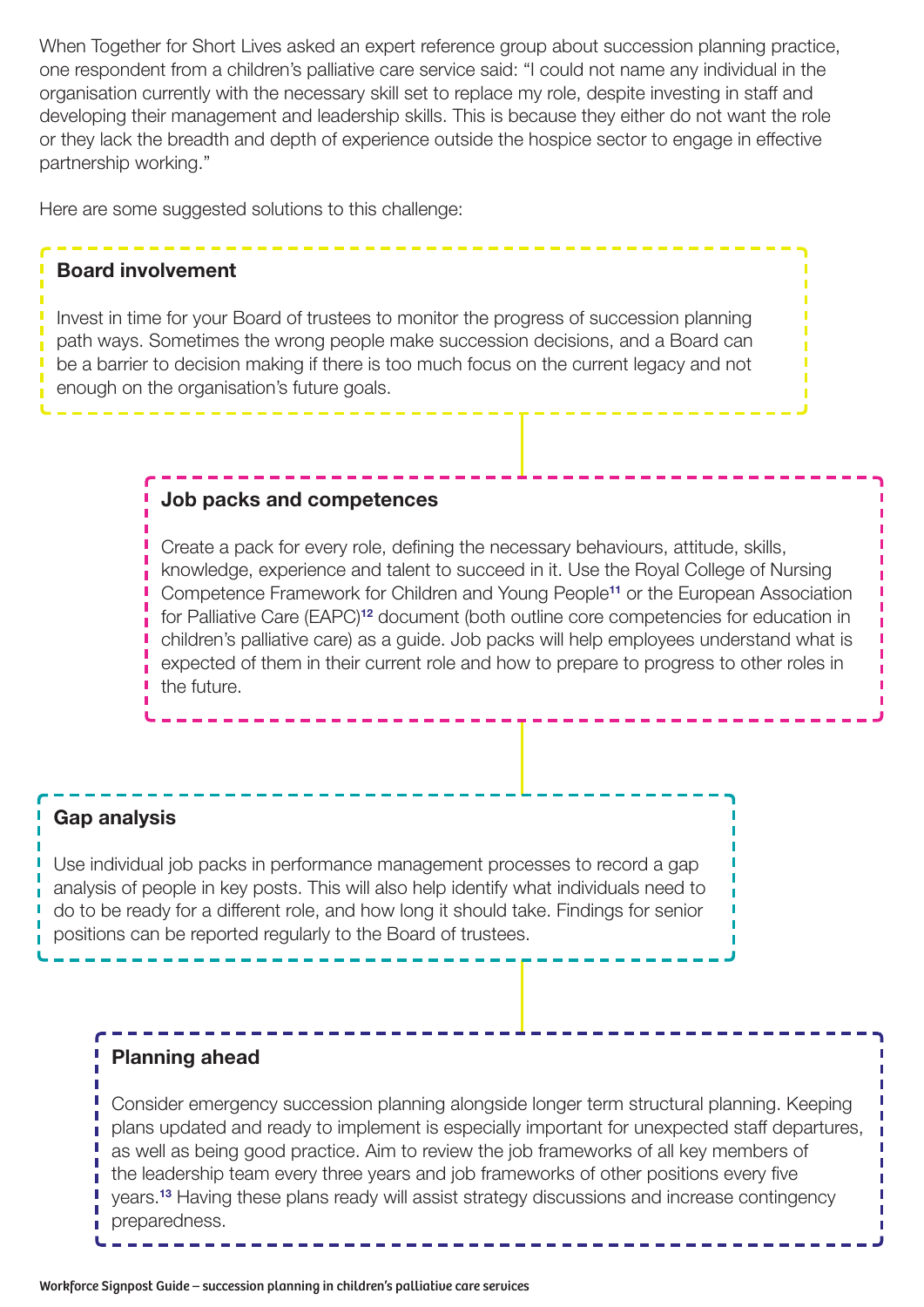#### **Mentoring**

Build incentives into the role of mentoring rather than assume that managers can fulfil the role through their seniority. (A mentor supports an individual to successfully develop for future roles and builds a trusting relationship where issues can be discussed which may affect this.) The quality of preparation and support for senior staff is crucial to the success of transforming their role, and may require investment in mentor skills training for their peers.

## **Resources**

Encourage senior managers to discuss potential development costs and mitigate these against the costs to business of unexpected departures of key skilled staff. They can then identify dedicated and committed funding for creating a succession planning pathway. (Resources needed for succession planning was cited as a significant barrier by our expert workforce reference group.)

#### Flexible retirement options

Develop flexible retirement options, such as the recent award-winning scheme in Wales which enabled eligible staff to work reduced hours while still receiving pension entitlements. This released hours for new staff while maintaining access to experience and expertise (often a challenge in children's palliative care).<sup>[14](#page-6-13)</sup>

### Creative recruitment

Consider recruitment of statutory colleagues who deliver palliative care but may not be part of a specialist service. Examples of fast-track palliative care training have been noted in adult services<sup>[15](#page-6-12)</sup> and may have a role in children's palliative care.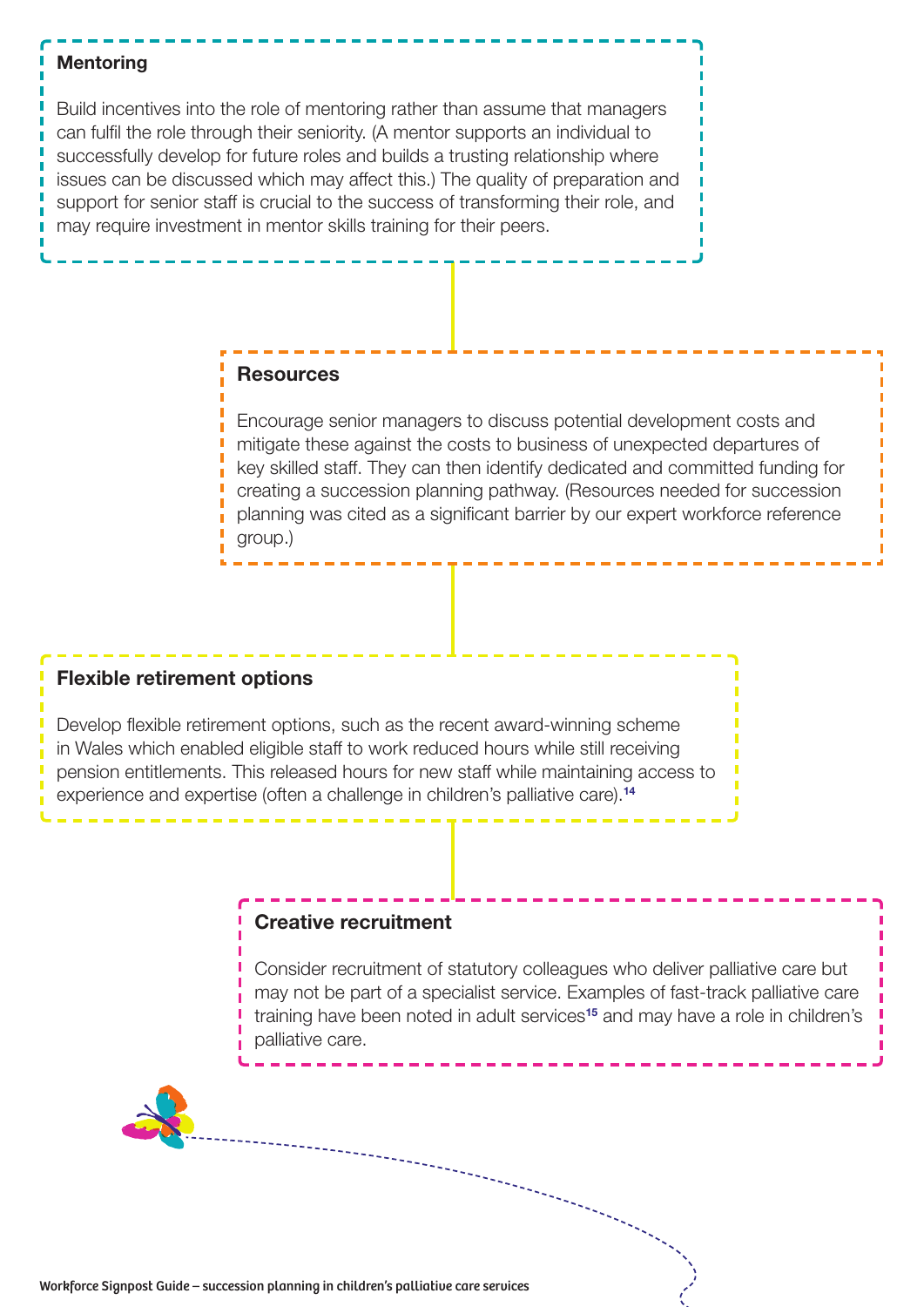## 4. Succession planning – how can this guide support you?

In summary, here are some signposts to help you build your workforce to provide the very best quality sustainable care:



Workforce Signpost Guide – succession planning in children's palliative care services